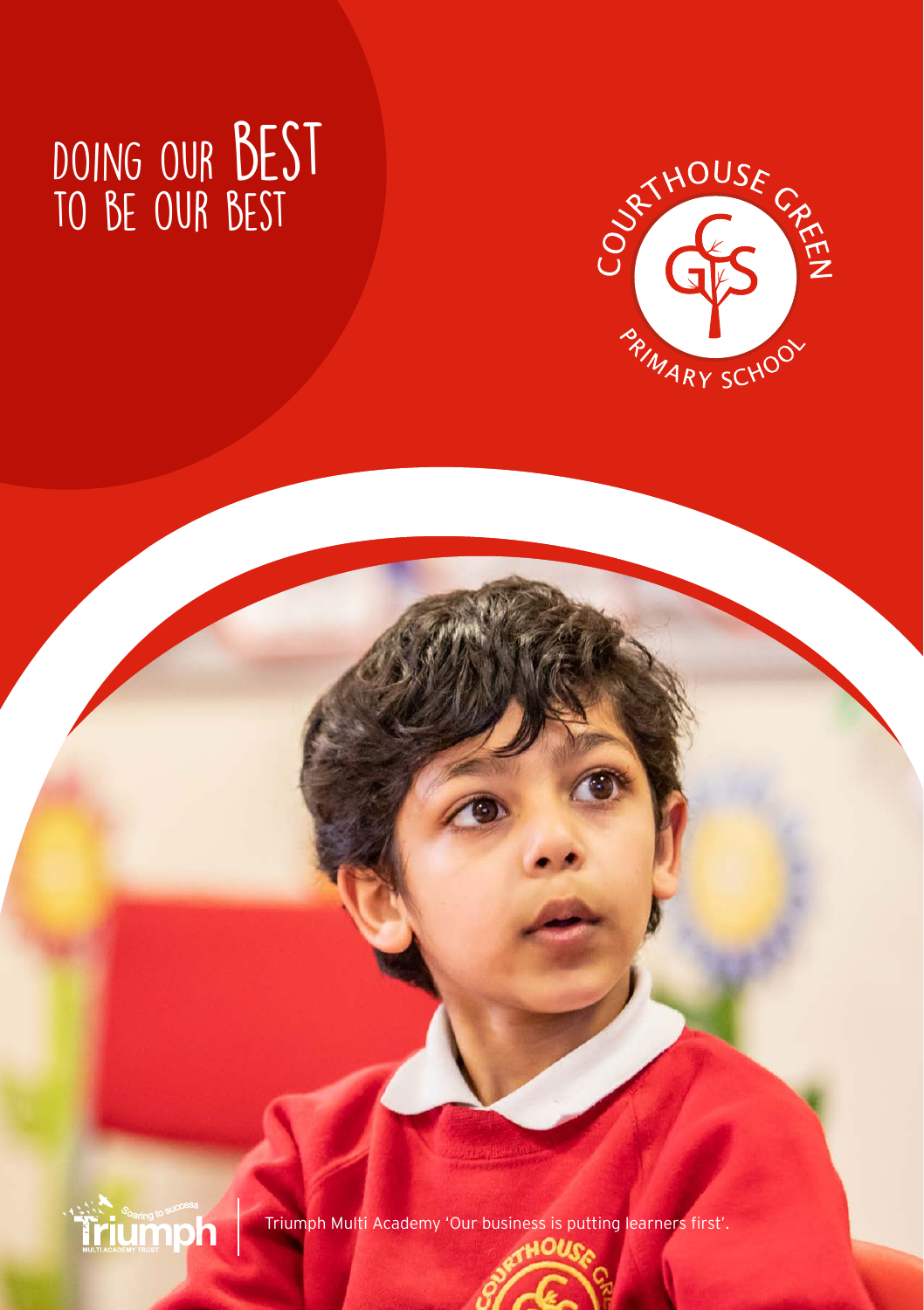**On behalf of the staff, pupils, parents and governors of Courthouse Green School, I would like to warmly welcome you to our school. At Courthouse Green School we want all children to achieve the best that they can. We help all our children to work hard, achieve well and to be aspirant for their future.**

We strive to deliver the best learning opportunities that we can for our children so that we can inspire in them a love of learning and a desire to achieve well. We hope that you and your child will get the best out of the opportunities that Courthouse Green has to offer. As parents, you are the first educators of your child and so we actively seek and value your contribution and commitment in working with us to give your child the best education that we can.

**Sarah Malam,** Headteacher



#### **Welcome to Courthouse Green Primary**



"The curriculum is varied, vibrant, exciting and relevant to the needs of the pupils in this school."

OFSTED 2013

# DEVELOPING LEARNERS



DOING OUR BEST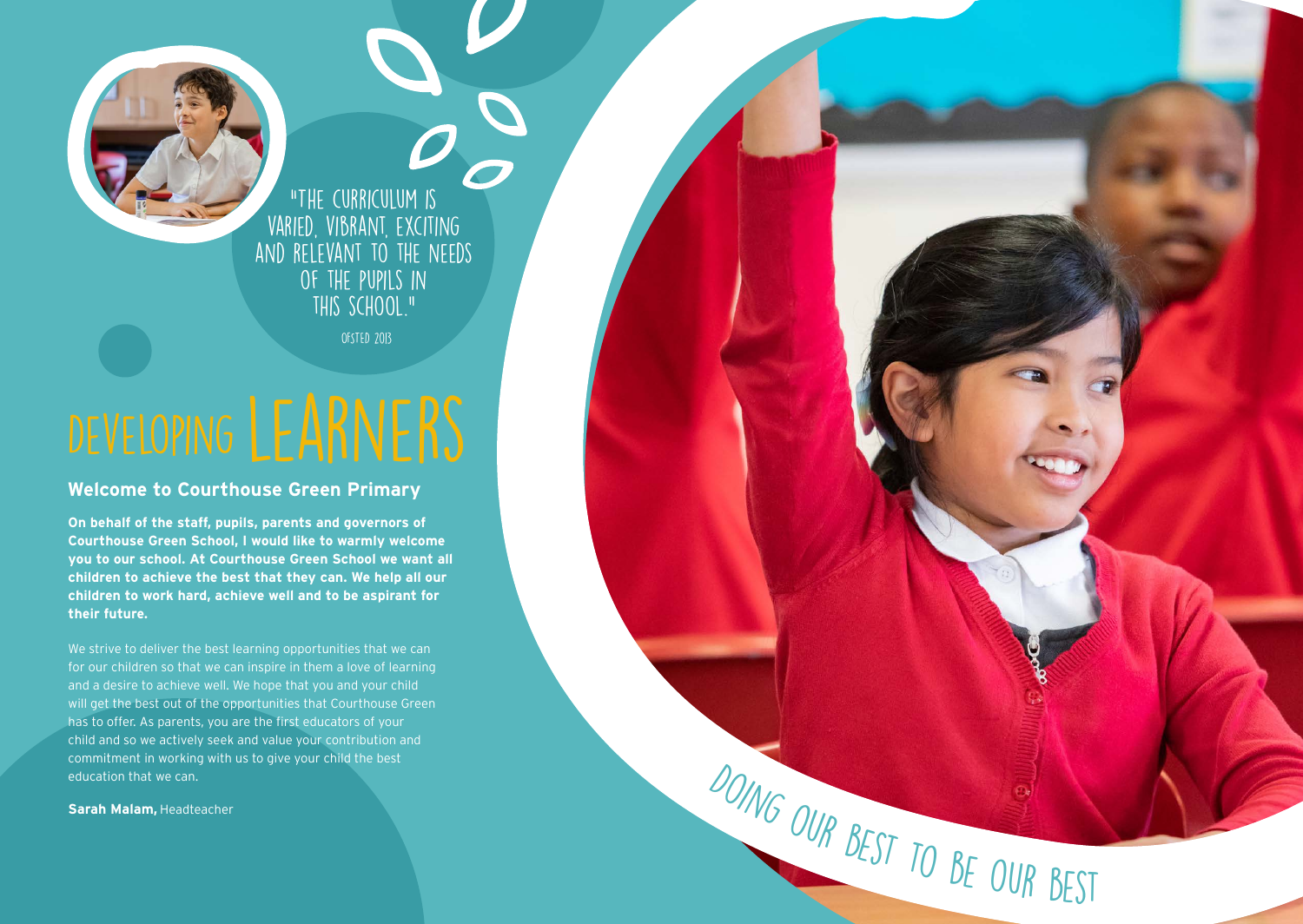"The quality of teaching is extremely good. My youngest daughter is achieving high standards LEARNING."



**Every child in our school will receive the very best learning opportunities to enable them to achieve excellent personal and academic growth through a rich and challenging curriculum.** 







## CORE VALUES

**Because we want the best for each and every child we expect everyone in school to:**

- **• Act with Kindness**
- **• Work with pride**
- **• Be resilient**
- **• Collaborate together**
- **• Strive to improve**
- **• Take responsibility**

**In partnership with our families, we are committed to ensure that all our children feel included and valued in all aspects of school life so that they are excited and inspired about their learning and are determined to succeed.**

**VISION**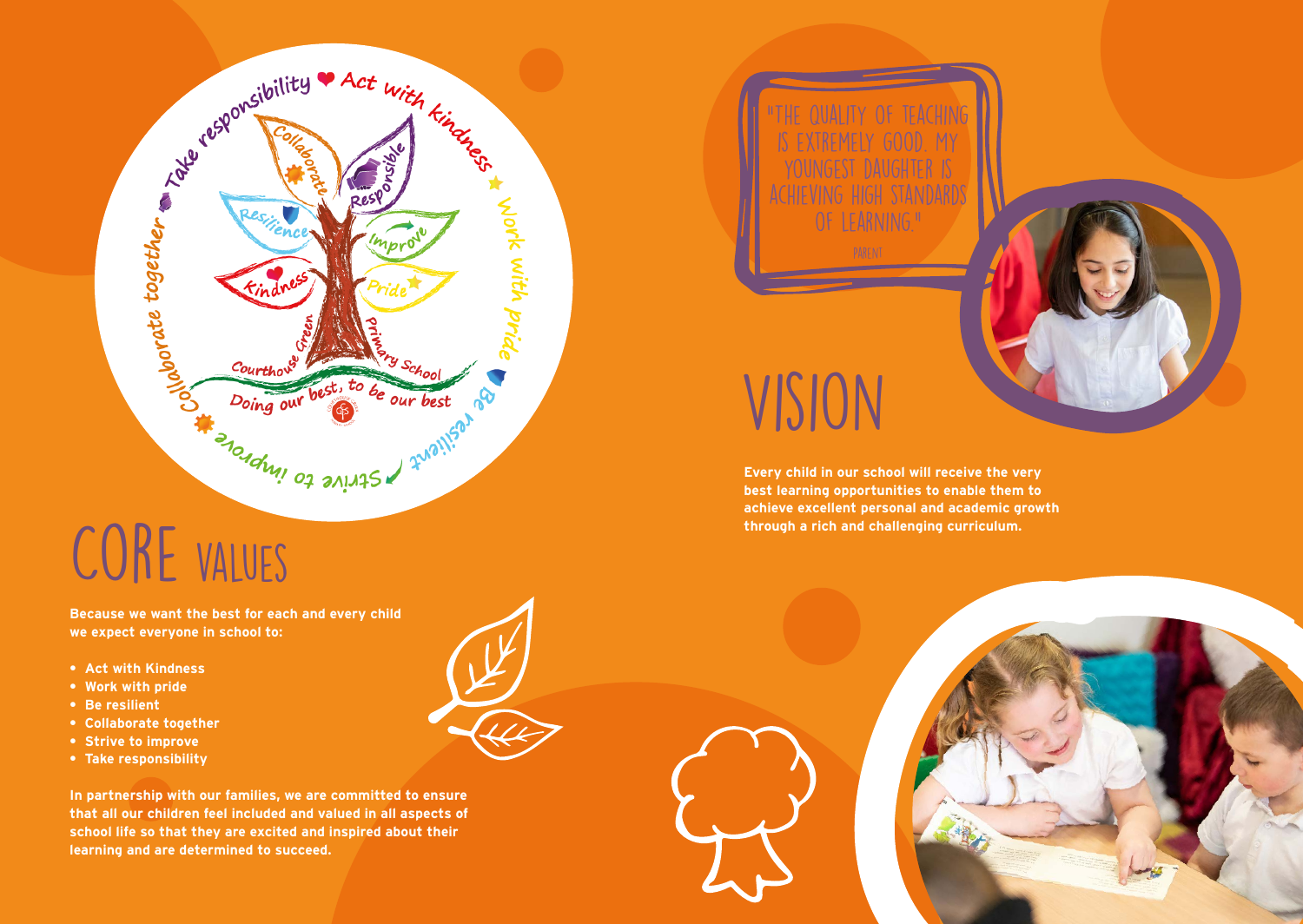### Principles FOR LEARNING



DOING

Nick Barker, The University of Warwick



**The children at Courthouse Green deserve the very best learning experiences that excite them and develop an ongoing desire to learn and a confidence to succeed even when learning is challenging. Through this high quality education our children will be inspired to aim high and be ambitious to achieve well in all they do.**

We have high expectations for ourselves and our pupils, we encourage everyone to believe in themselves through having an ambitious vision which expects everyone to achieve their very best and which is shared by all. We are a happy, inclusive, supportive, nurturing and understanding school community.

Our curriculum is rich and exciting, providing the children with opportunities to talk and discuss with confidence their views on the world in which they live and how to improve it. Through this they develop tolerance, respect and a good understanding of the benefits of democracy and law and the impact they have on the society in which they live.

Children will be partners in their learning, taking an active role and talking with confidence about the progress they are making and how to improve it. Through all learning opportunities we develop in children a growth mindset; they understand that making mistakes is part of the learning process and develop a keenness to persevere and have the resilience to keep striving.

"Your pupils are young people of tremendous potential who worked with great focus and DETERMINATION."

our

best to be our best